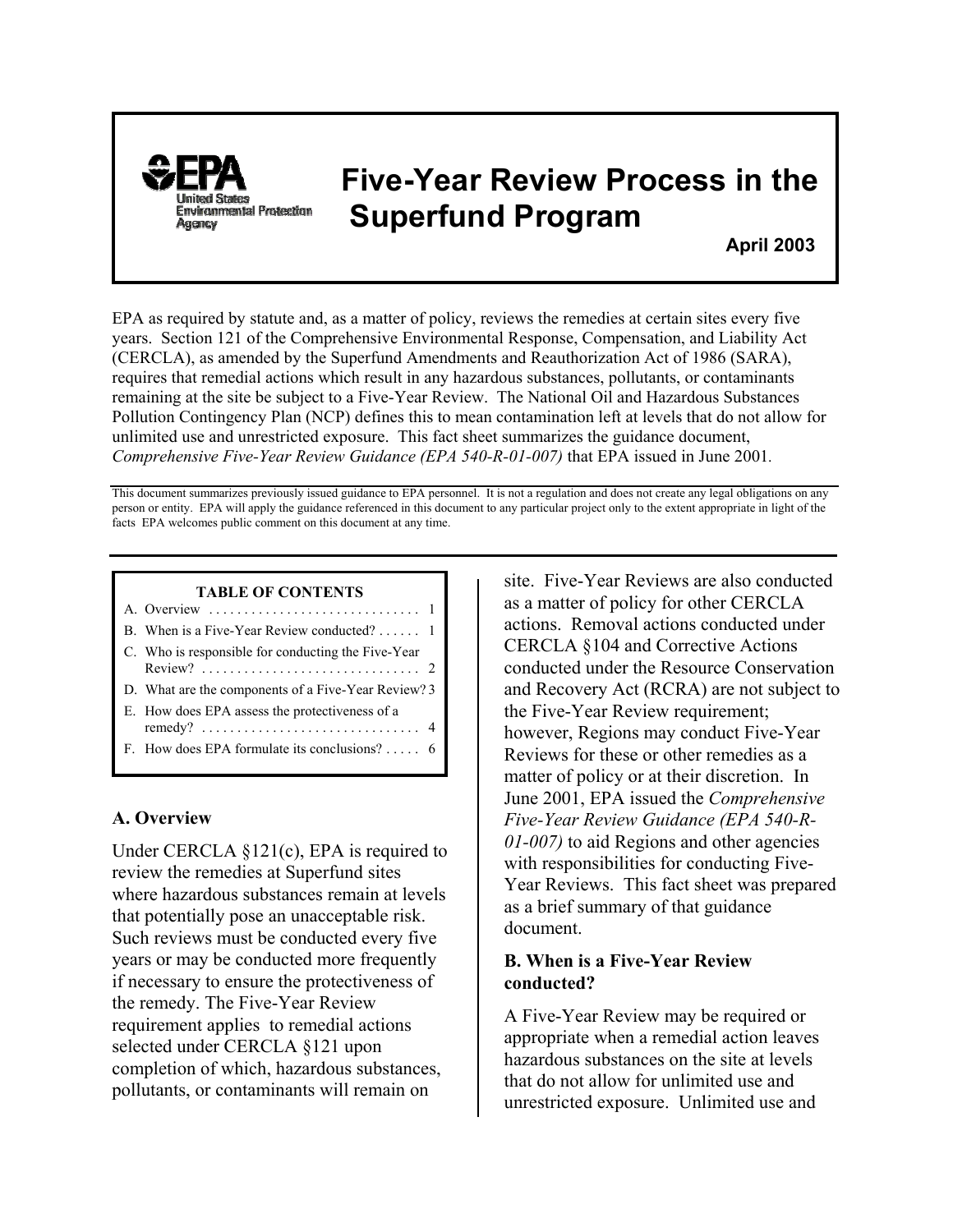unrestricted exposure (UU/UE) means that there are no restrictions placed on the potential use of land or other natural resources. In general, if the selected remedy relies on restrictions of land, ground water, or surface water use by humans or if any physical or engineered barrier is part of the remedy, then the use has been limited and a Five-Year Review should be conducted. There are two types of Five-Year Reviews, statutory and policy. Statutory reviews are required by CERCLA at post-SARA remedial actions that upon completion of the action leave hazardous substances, pollutants or contaminants on site. Policy reviews are performed, as a matter of policy, for pre-SARA remedial actions that leave hazardous substances, pollutants or contaminants on site, and at removal-only NPL sites where hazardous substances, pollutants or contaminants were left on site at levels that do not permit unlimited use and unrestricted exposure. Policy reviews are also conducted at other sites, including pre- or post-SARA remedial actions, that will take more than five years to complete.

The initiation, or trigger date, that starts the Five-Year Review period depends upon whether it is a statutory or policy review and if the review is a first or subsequent review. A statutory review is triggered by the initiation of the first remedial action that leaves hazardous substances, pollutants or contaminants on site at levels that do not allow for unlimited use and unrestricted exposure. In cases where there are multiple remedial actions, the earliest remedial action that leaves such substances on site should trigger the initial review, even if it is an interim remedial action.

A policy review is initially triggered by the date that the construction phase for all remedies is completed at a site. The date of construction completion is generally the date of the Preliminary Close Out Report (PCOR) or the date of the Final Close Out Report (FCOR) for sites that do not have a PCOR.

After completion of the first statutory or policy Five-Year Review, the trigger for subsequent reviews is the signature date of the previous Five-Year Review report. Lead agencies may choose to conduct a Five-Year Review earlier or more frequently than every five years to ensure protection of human health and the environment.

Five-Year Reviews continue throughout the life of the site until hazardous substances, pollutants or contaminants no longer remain on site at levels that do not allow for unlimited use and unrestricted exposure. The basis for this finding should be documented in the final Five-Year Review report.

## **C. Who is responsible for conducting the Five-Year Review?**

The lead agency, the agency providing the remedial project manager, has primary responsibility for conducting the Five-Year Review, while the support agency provides information and review support.

EPA also encourages appropriate State and Tribal involvement for Fund-financed and Enforcement-lead remedial actions. Where the State or Tribe is the lead agency, the NCP provides that EPA concurrence is needed on the protectiveness determination contained in the Five-Year Review. At federal facilities, the Federal agency in charge of the facility has the responsibility to conduct the Five-Year Review. EPA should provide concurrence with the protectiveness determinations, or develop its own independent determinations.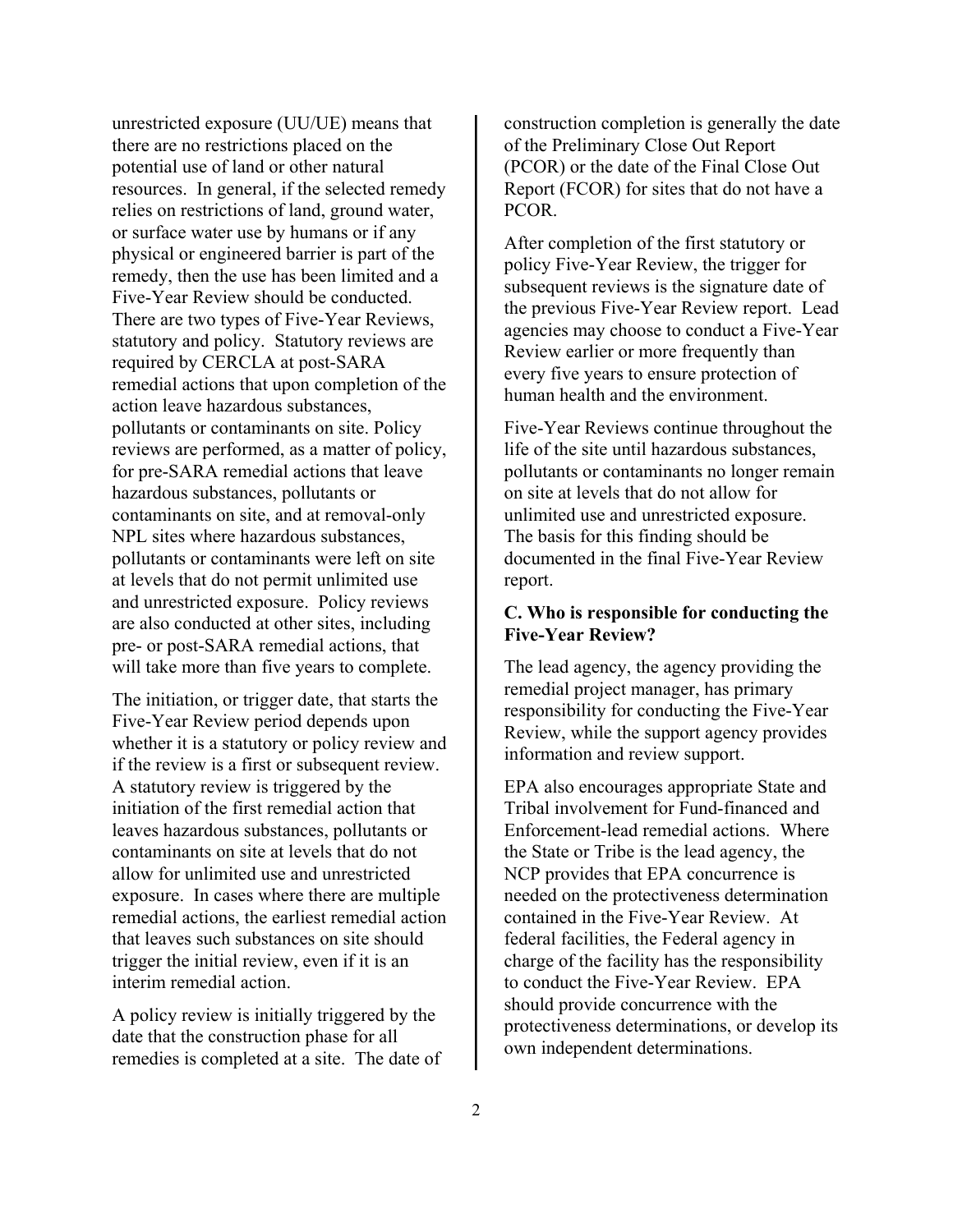## **D. What are the components of a Five-Year Review?**

The Five-Year Review process integrates information taken from decision documents and operational data with the experiences of those responsible for and affected by actions at the site. There are six components to the Five-Year Review process: 1) community involvement and notification, 2) document review, 3) data review and analysis, 4) site inspection, 5) interviews and 6) protectiveness determination as shown in Figure 1. Together, the reviewer uses these components to assess the remedy's performance, and, ultimately, to determine the protectiveness of that remedy.

#### *Community Involvement and Notification*

The reviewer begins working with the site's Community Involvement Coordinator (CIC) during the initial planning stages of the Five-Year Review to determine the appropriate level of community involvement and to notify all potentially interested parties that the Five-Year Review will be conducted. This notification may include States, Tribes, appropriate representatives of the community, local officials, potentially responsible parties (PRPs), Federal and/or State Trustees for Natural Resources (Trustees) and appropriate EPA offices. It is recommended that EPA's community involvement activities during the review include notifying the community that the Five-Year Review will be conducted, notifying the community that the Five-Year Review has been completed, and providing the results of the review to the local site repository.

#### *Document Review*

A review of documents is an early step in the Five-Year Review process. All relevant documents and data are reviewed to obtain

information to assess performance of the response action. The lead agency reviews various documents to obtain the necessary information, including those for remedy decisions (*e.g.*, Records of Decision, Explanation of Significant Differences), enforcement decisions (*e.g.*, Consent Decrees, Administrative Orders on Consent), site investigations, remedial design and construction, and remedy performance.

#### *Data Review and Analysis*

The lead agency also reviews sampling and monitoring plans and results from monitoring activities, operation and maintenance (O&M) reports or other documentation of remedy performance, including previous Five-Year Review reports. The data contained in these reports form the primary basis for the technical analyses and for the subsequent protectiveness determination. The type and quality of these data will have a significant impact on findings and conclusions. In some cases, the lead agency may also need to conduct supplemental sampling or collect other data.

#### *Site Inspections*

EPA or the lead agency conducts site inspections to gather information about a site's current status and to visually confirm and document the conditions of the remedy, the site, and the surrounding area. The inspection should be recent, and be conducted no more than nine months before the expected signature date of the review. At Federal facility sites, a State and/or EPA representative may wish to be present and/or participate in site inspections.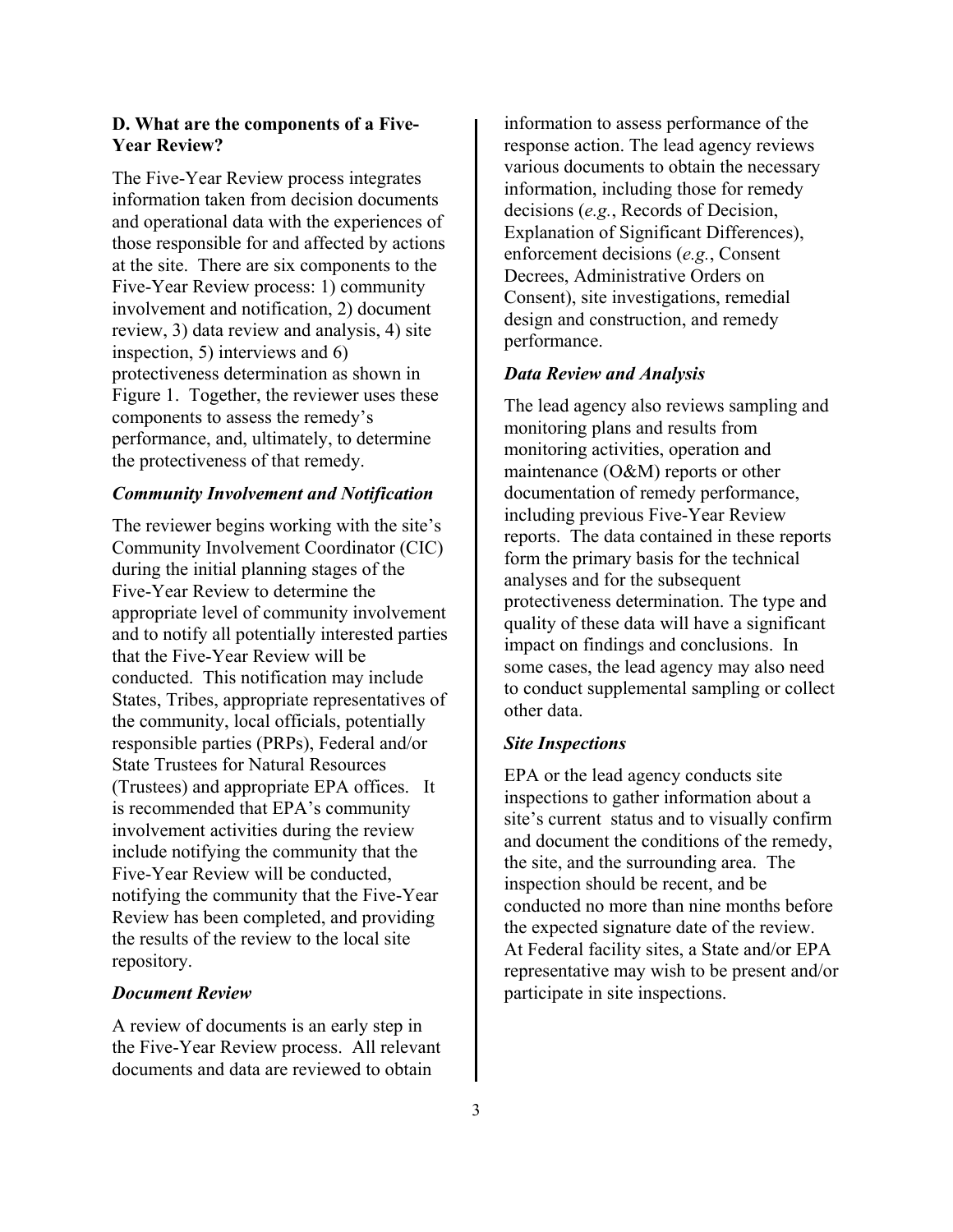

**Figure 1: Components of the Five-Year Review Process**

#### *Interviews*

As necessary, interviews may be conducted to provide additional information about a site's status and/or identify remedy issues. Individuals who may be interviewed include: the site manager; site personnel; Federal, State, and Tribal regulatory authorities; and people who live or work near the site.

## **E. How does EPA assess the protectiveness of a remedy?**

The purpose of a Five-Year Review is to determine whether the remedy at a site is, or upon completion will be, protective of human health and the environment. EPA's technical assessment of a remedy examines the three questions shown in Figure 2. These questions provide a framework for

organizing and evaluating data and ensure that all relevant issues are considered when determining the protectiveness of the remedy.

## *Question A: Is the remedy functioning as intended?*

When answering Question A, the reviewer focuses on the technical performance of the remedy, whether that remedy is related to a single Operable Unit (OU) or the entire site. Data on monitoring, system performance and operation and maintenance of the remedy plays an important role in the determinations. In addition, EPA confirms that access and institutional controls (ICs) are in place and successfully prevent exposure. In answering Question A, thereviewer should consider the implementation status of the remedy.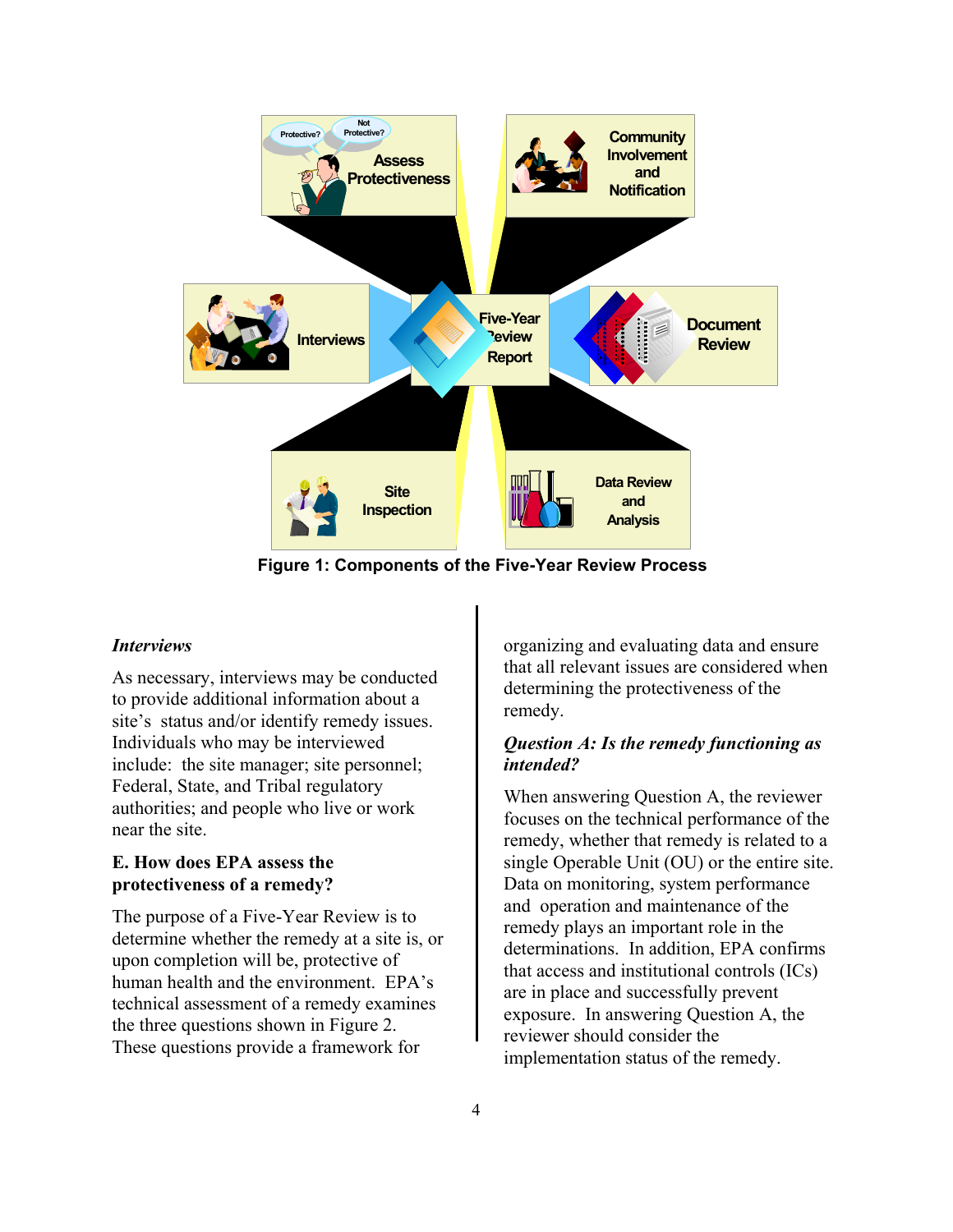

# **Figure 2: Three Questions for Assessing Protectiveness**

#### *When the Remedy is under Construction*

The focus of the review is to determine if the remedy is being constructed in accordance with the requirements of the decision documents and design specifications, and if the remedy is expected to be protective when it is completed.

# *When the Remedy is Operating or Completed*

Additional aspects of remedy implementation are addressed. In general, the following will be assessed:

- C Remedial action performance,
- C System operations/operation and maintenance (O&M),
- C Costs of system operations/O&M,
- C Implementation of institutional controls and other measures,
- C Monitoring activities,
- C Opportunities for optimization, and
- C Early indicators of potential remedy problems.

# *Question B: Are the exposure assumptions, toxicity data, cleanup levels, and Remedial Action Objectives still valid?*

In answering Question B, the lead agency should review all the risk parameters on which the original remedy decision was based. This assessment should test the validity of all assumptions that underlie the original risk calculation. To reach its conclusions, the lead agency will generally consider changes in:

- Target populations,
- Exposure routes,
- Site characteristics and land use,
- Reference doses and slope factors,
- Applicable or Relevant and Appropriate Requirements (ARARs) and To Be Considereds (TBCs), and
- Remedial Action Objectives (RAOs).

EPA generally will not reopen remedy selection decisions contained in RODs unless a new or modified requirement calls into question the protectiveness of the selected remedy.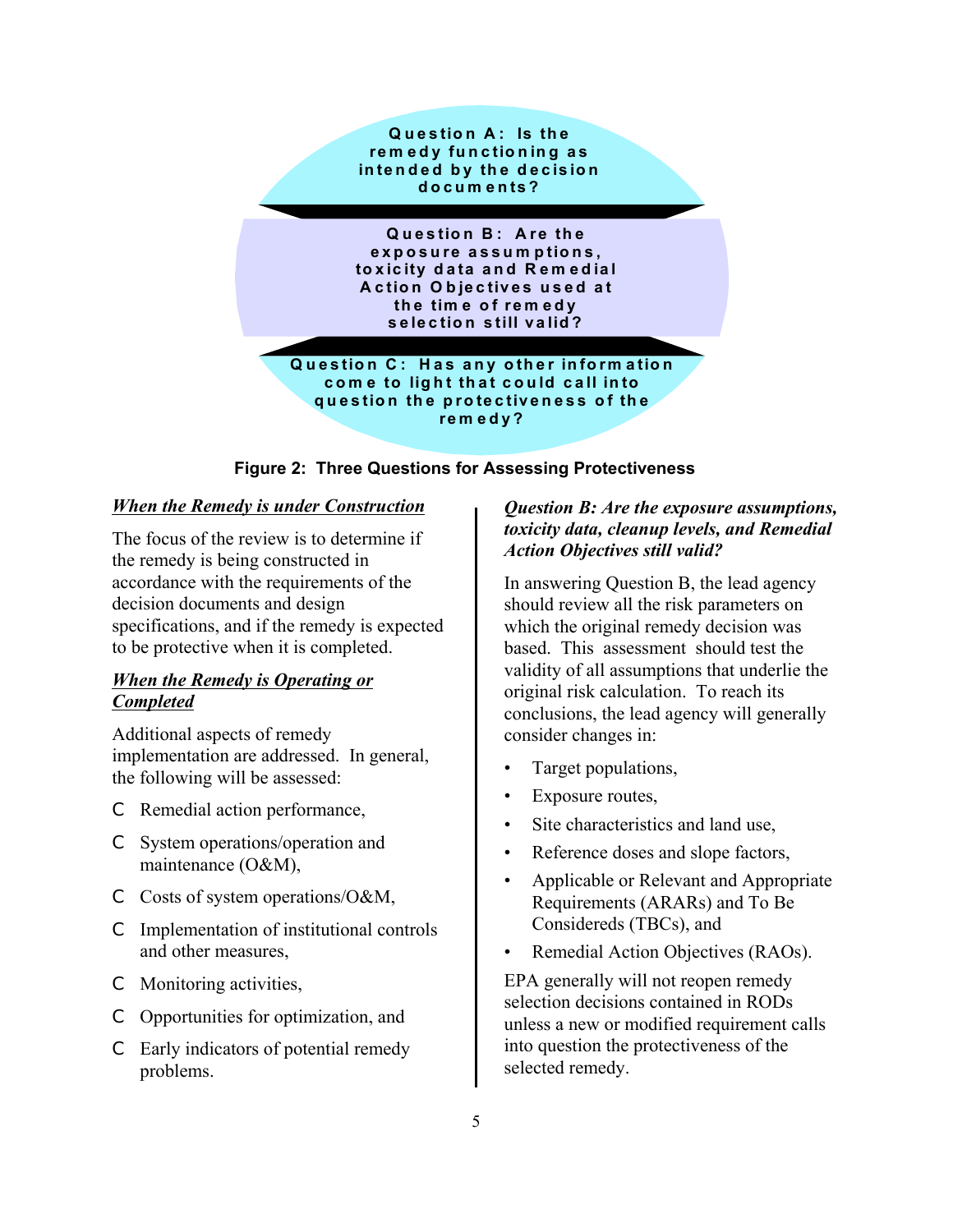# *Question C: Has any other information come to light that could call into question the protectiveness of the remedy?*

The reviewer considers any other information that comes to light that could call into question the protectiveness of the remedy. Situations of interest to EPA may include the following:

- C Ecological risks had not been adequately evaluated or addressed at a site, and there is no plan in place to address these risks through a future action;
- The site, although located entirely above the 500-year flood boundary, was partially inundated by a 100-year flood; and
- Land use changes that are being considered by local officials.

### **F. How does the lead agency formulate its conclusions?**

The conclusions of the Five-Year Review should include:

- Identification of issues,
- Recommendations and follow-up actions, and
- A determination of whether the remedy is, or is expected to be, protective of human health and the environment.

The reviewer arrives at these conclusions through a technical assessment of the information collected during the document review, data collection, interviews, site inspection, and other activities.

The reviewer identifies all issues that currently prevent or may prevent the response action from being protective. Examples of issues that may be identified in a Five-Year Review report include the following:

C Inadequate ICs,

- C Cleanup levels are not protective due to changes in chemical characteristics, and
- C Remedial Action Objectives will not be achieved.

Section 4.4.1 of the Guidance contains additional examples.

The reviewer documents all such issues and follow-up actions needed to ensure the proper management of the remedy in the Five-Year Review report. The reviewer should also identify early indicators of potential remedy problems.

For each issue identified, the reviewer documents and ensures implementation of recommendations to resolve those issues. These recommendations are linked to follow-up actions in the Five-Year Review report. In addition, the reviewer may make additional recommendations that do not directly relate to achieving or maintaining the protectiveness of the remedy, such as activities related to O&M of the remedy and coordination with other public and government authorities. The following are the types of additional recommendations that may be included in the report:

- C Provide additional response actions,
- C Improve O&M activities,
- C Optimize remedy,
- C Enforce access controls and ICs, and
- C Conduct additional studies or investigations.

After addressing Questions A, B, and C, the reviewer determines the protectiveness of the remedy or remedies at a site and documents the rationale for its determination(s). The reviewer should make a protectiveness determination for each OU. For sites that have reached construction completion, it is recommended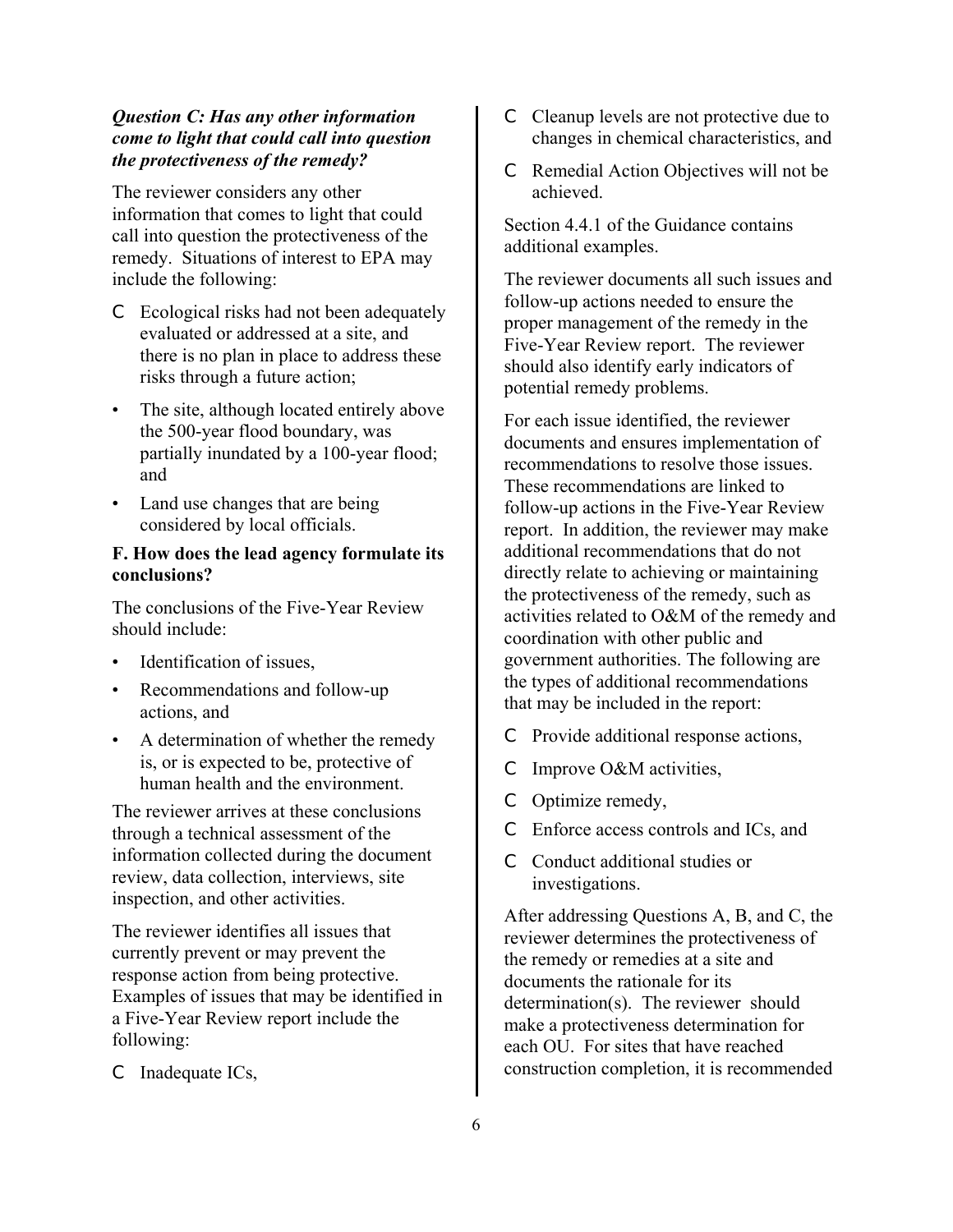the review include an additional, comprehensive site-wide protectiveness statement.

The determination of whether the remedy remains protective of human health and the environment generally will be based on the answers to Questions A, B, and C and the information obtained in the process of answering them. Although protectiveness generally is defined by the risk range and hazard index (HI), the answers to Questions A, B, and C may identify other factors and issues that may impact the protectiveness of a remedy.

At the end of the technical analysis and evaluation, if the answers to Questions A, B, and C are *yes, yes, and no*, respectively, then the remedy normally will be considered protective. However, if the answers to the three questions are other than *yes, yes,,and no,* depending on the elements that affect each question, the remedy may be one of the following:

- C Protective,
- C Will be protective once the remedy is completed,
- Protective in the short-term; however, in order for the remedy to be protective in the long-term, follow-up actions need to be taken,
- C Not protective, unless the following action(s) are taken in order to ensure protectiveness, or
- C Protectiveness cannot be determined until further information is obtained.

If a protectiveness statement cannot be made, a time frame should be provided when a protectiveness determination will be made. This is done through an addendum. If this is the case, the next Five-Year Review is due five years from the date that

the report is signed, not from the signature date of the addendum.

Even if there is a need to conduct further actions, it does not mean that the remedy is not protective. Normally, the remedy may be considered not protective when the following occur:

- C An immediate threat is present (*e.g.*  exposure pathways that could result in unacceptable risks are not being controlled);
- C Migration of contaminants is uncontrolled and poses an unacceptable risk to human health or the environment;
- C Potential or actual exposure is present or there is evidence of exposure (*e.g.*, institutional controls are not in place or not enforced and exposure is occurring); or
- C The remedy cannot meet a new cleanup level and the previous cleanup level is outside of the risk range.

Once the Five-Year Review report is signed and placed in the local site repository, the lead agency should notify community members that the review is complete and the report is available.

As discussed in Section 1.3.3, the date EPA signs the report is the official completion date for the Five-Year Review, and this date becomes the trigger date for subsequent reviews. This date should be entered into WasteLan as soon as possible.

## **FOR MORE INFORMATION**

For additional information on the Five-Year Review process, please contact your Regional or Headquarters Five-Year Review **Coordinator**